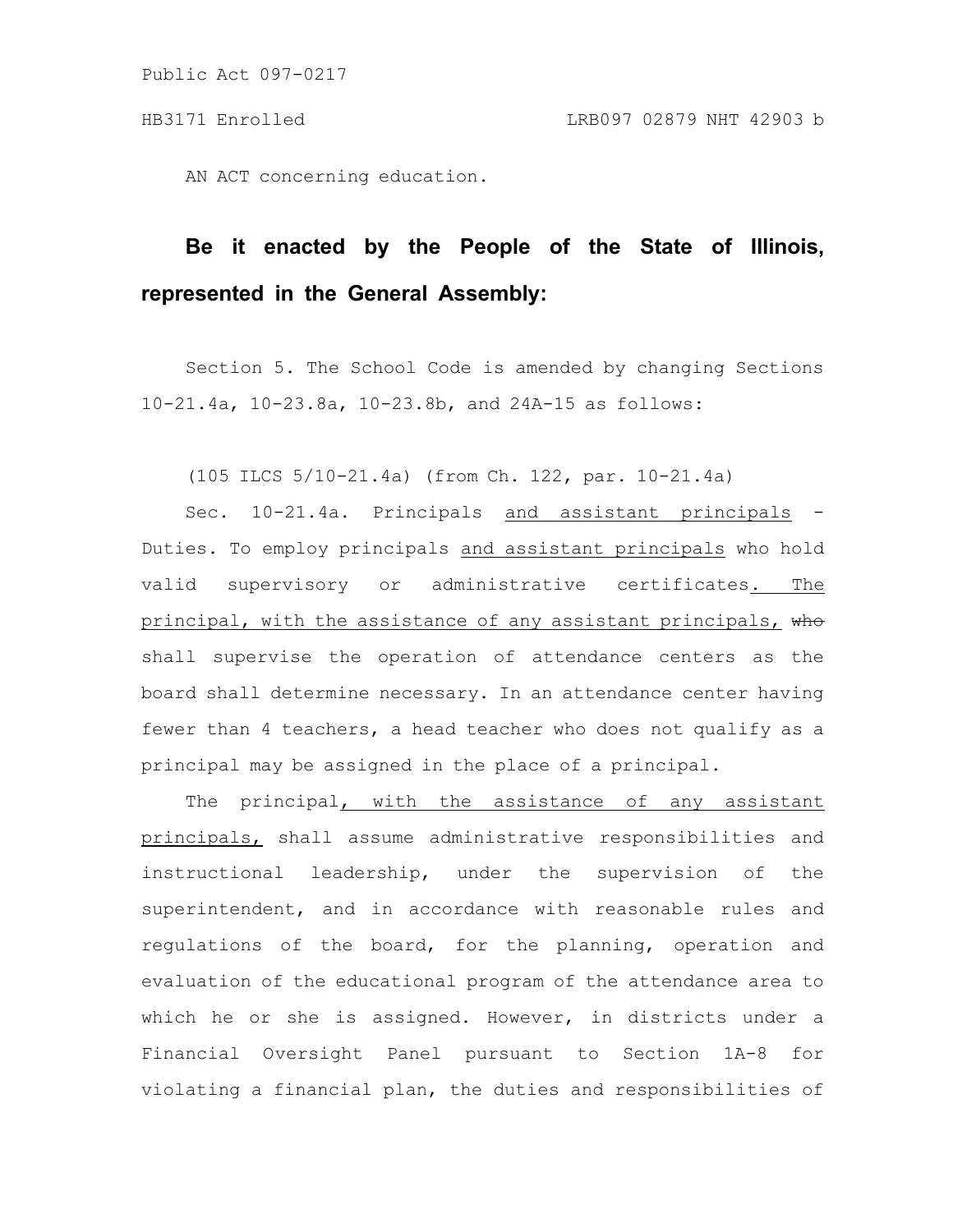## HB3171 Enrolled LRB097 02879 NHT 42903 b

principals and assistant principals in relation to the financial and business operations of the district shall be approved by the Panel. In the event the Board refuses or fails to follow a directive or comply with an information request of the Panel, the performance of those duties shall be subject to the direction of the Panel.

School boards shall specify in their formal job description for principals that his or her primary responsibility is in the improvement of instruction. A majority of the time spent by a principal shall be spent on curriculum and staff development through both formal and informal activities, establishing clear lines of communication regarding school goals, accomplishments, practices and policies with parents and teachers.

Unless residency within a school district is made an express condition of a person's employment or continued employment as a principal or assistant principal of that school district at the time of the person's initial employment as a principal or assistant principal of that district, residency within that school district may not at any time thereafter be made a condition of that person's employment or continued employment as a principal or assistant principal of the district, without regard to whether the person's initial employment as a principal or assistant principal of the district began before or begins on or after the effective date of this amendatory Act of 1996 and without regard to whether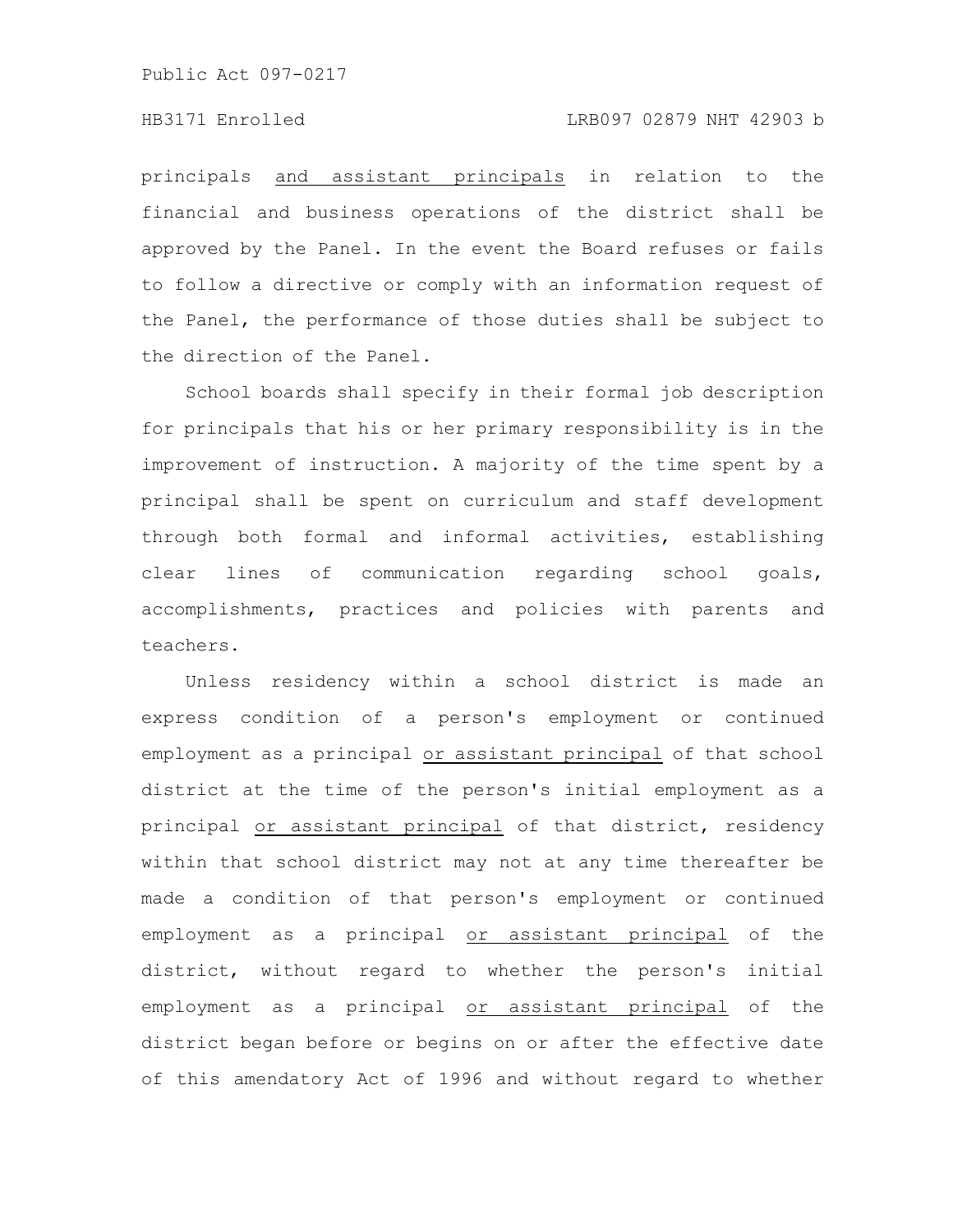## HB3171 Enrolled LRB097 02879 NHT 42903 b

that person's residency within or outside of the district began or was changed before or begins or changes on or after that effective date. In no event shall residency within a school district be considered in determining the compensation of a principal or assistant principal or the assignment or transfer of a principal or assistant principal to an attendance center of the district.

School boards shall ensure that their principals and assistant principals are evaluated on their instructional leadership ability and their ability to maintain a positive education and learning climate.

It shall also be the responsibility of the principal to utilize resources of proper law enforcement agencies when the safety and welfare of students and teachers are threatened by illegal use of drugs and alcohol.

The principal shall submit recommendations to the superintendent concerning the appointment, retention, promotion and assignment of all personnel assigned to the attendance center.

If a principal is absent due to extended illness or of absence, an assistant principal may be assigned as principal for a period not to exceed 60 school days.

(Source: P.A. 89-572, eff. 7-30-96; 89-622, eff. 8-9-96; 90-14, eff. 7-1-97.)

(105 ILCS 5/10-23.8a) (from Ch. 122, par. 10-23.8a)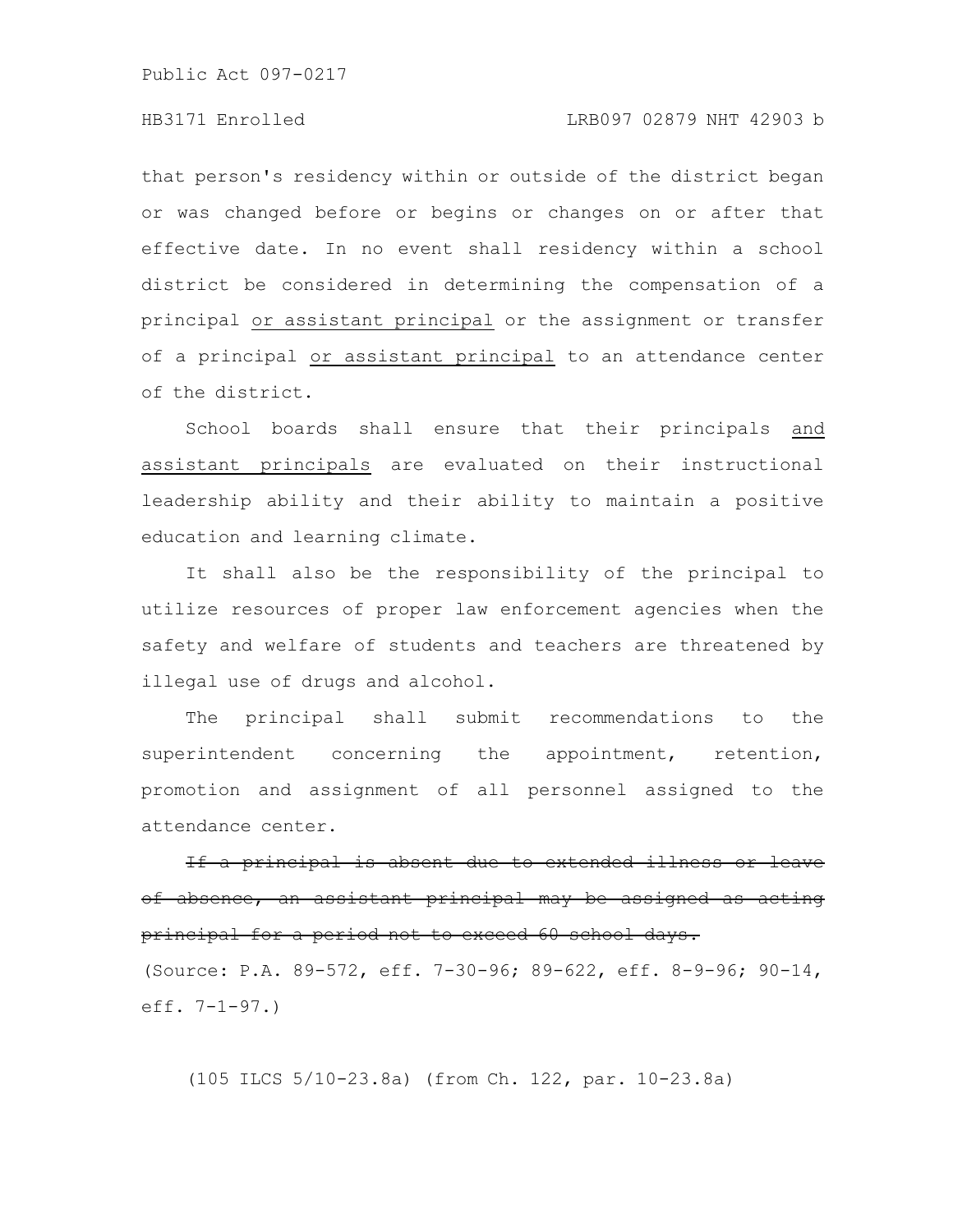## HB3171 Enrolled LRB097 02879 NHT 42903 b

Sec. 10-23.8a. Principal, assistant principal, and other administrator contracts. After the effective date of this amendatory Act of 1997 and the expiration of contracts in effect on the effective date of this amendatory Act, school districts may only employ principals, assistant principals, and other school administrators under either a contract for a period not to exceed one year or a performance-based contract for a period not to exceed 5 years, unless the provisions of Section 10-23.8b of this Code or subsection (e) of Section 24A-15 of this Code otherwise apply.

Performance-based contracts shall be linked to student performance and academic improvement attributable to the responsibilities and duties of the principal, assistant principal, or administrator. No performance-based contract shall be extended or rolled-over prior to its scheduled expiration unless all the performance and improvement goals contained in the contract have been met. Each performance-based contract shall include the goals and indicators of student performance and academic improvement determined and used by the local school board to measure the performance and effectiveness of the principal, assistant principal, or other administrator and such other information as the local school board may determine.

By accepting the terms of a multi-year contract, the principal, assistant principal, or administrator waives all rights granted him or her under Sections 24-11 through 24-16 of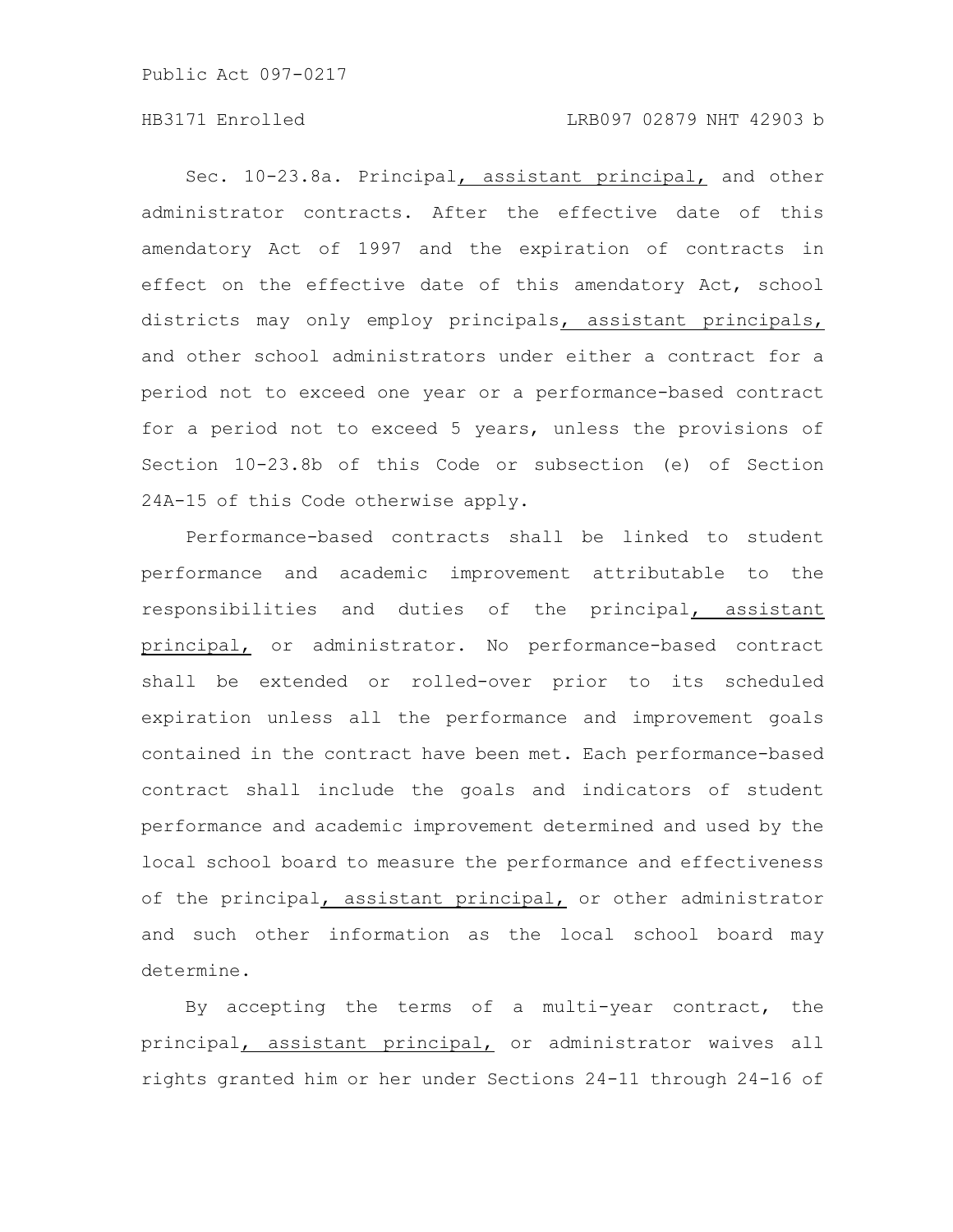this Act only for the term of the multi-year contract. Upon acceptance of a multi-year contract, the principal, assistant principal, or administrator shall not lose any previously acquired tenure credit with the district.

(Source: P.A. 94-1039, eff. 7-20-06.)

(105 ILCS 5/10-23.8b) (from Ch. 122, par. 10-23.8b)

Sec. 10-23.8b. Reclassification of principals and assistant principals. Upon non-renewal of a principal's or assistant principal's administrative contract, the principal or assistant principal shall be reclassified pursuant to this Section. No principal or assistant principal who has completed 2 or more years of administrative service in the school district may be reclassified by demotion or reduction in rank from one position within a school district to another for which a lower salary is paid without written notice from the board of the proposed reclassification by April 1 of the year in which the contract expires.

Within 10 days of the principal's or assistant principal's receipt of this notice, the school board shall provide the principal or assistant principal with a written statement of the facts regarding reclassification, and the principal or assistant principal may request and receive a private hearing with the board to discuss the reasons for the reclassification. If the principal or assistant principal is not satisfied with the results of the private hearing, he or she may, within 5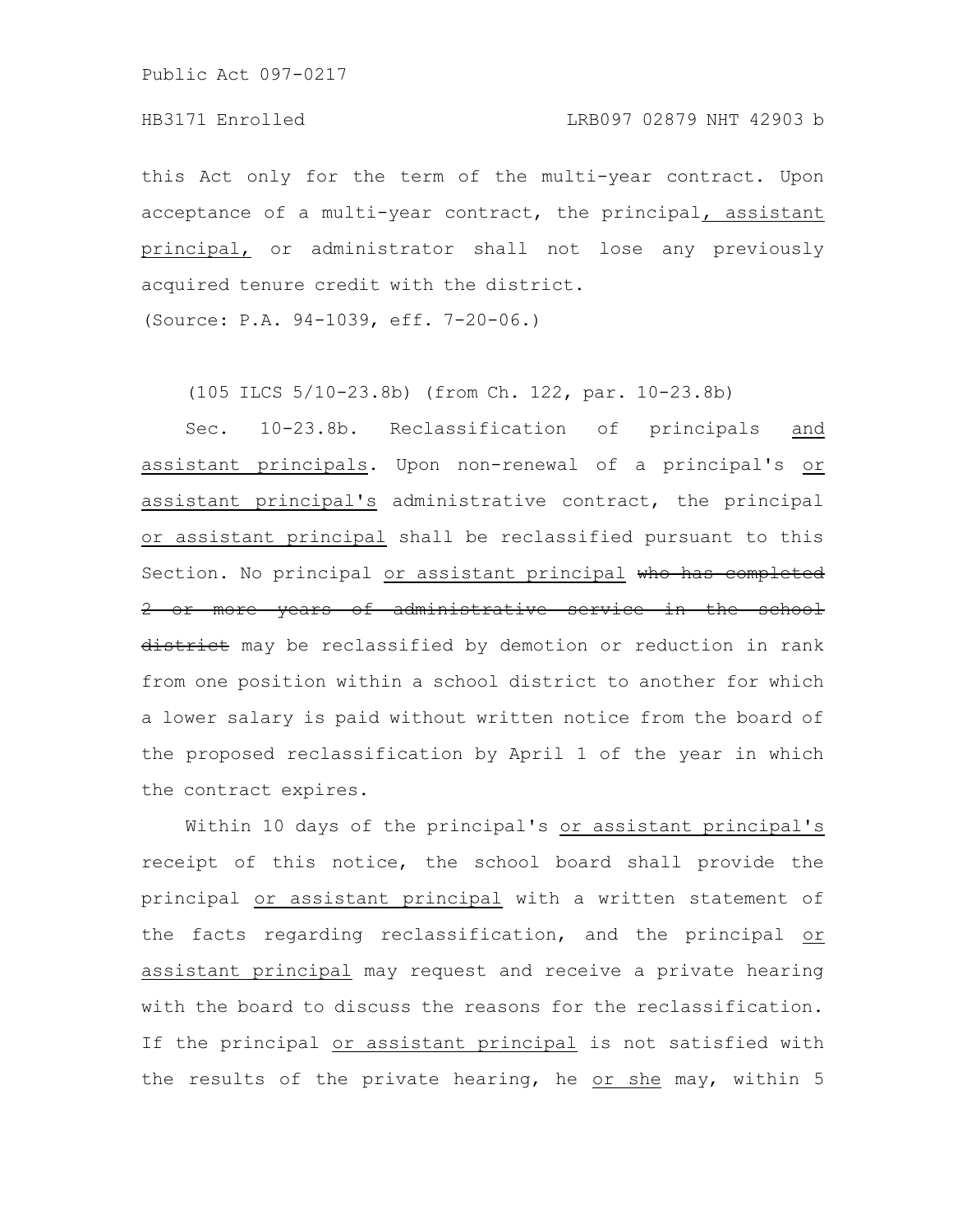days thereafter, request and receive a public hearing on the reclassification. Any principal or assistant principal may be represented by counsel at a private or public hearing conducted under this Section.

If the board decides to proceed with the reclassification, it shall give the principal or assistant principal written notice of its decision within 15 days of the private hearing or within 15 days of the public hearing held under this Section whichever is later. The decision of the board thereupon becomes final.

Nothing in this Section prohibits a board from ordering lateral transfers of principals or assistant principals to positions of similar rank and equal salary.

The changes made by Public Act 94-201 this amendatory Act of the 94th General Assembly are declaratory of existing law. (Source: P.A. 94-201, eff. 1-1-06.)

(105 ILCS 5/24A-15)

Sec. 24A-15. Development of evaluation plan for principals and assistant principals.

(a) Each school district, except for a school district organized under Article 34 of this Code, shall establish a principal and assistant principal evaluation plan in accordance with this Section. The plan must ensure that each principal and assistant principal is evaluated as follows:

(1) For a principal or assistant principal on a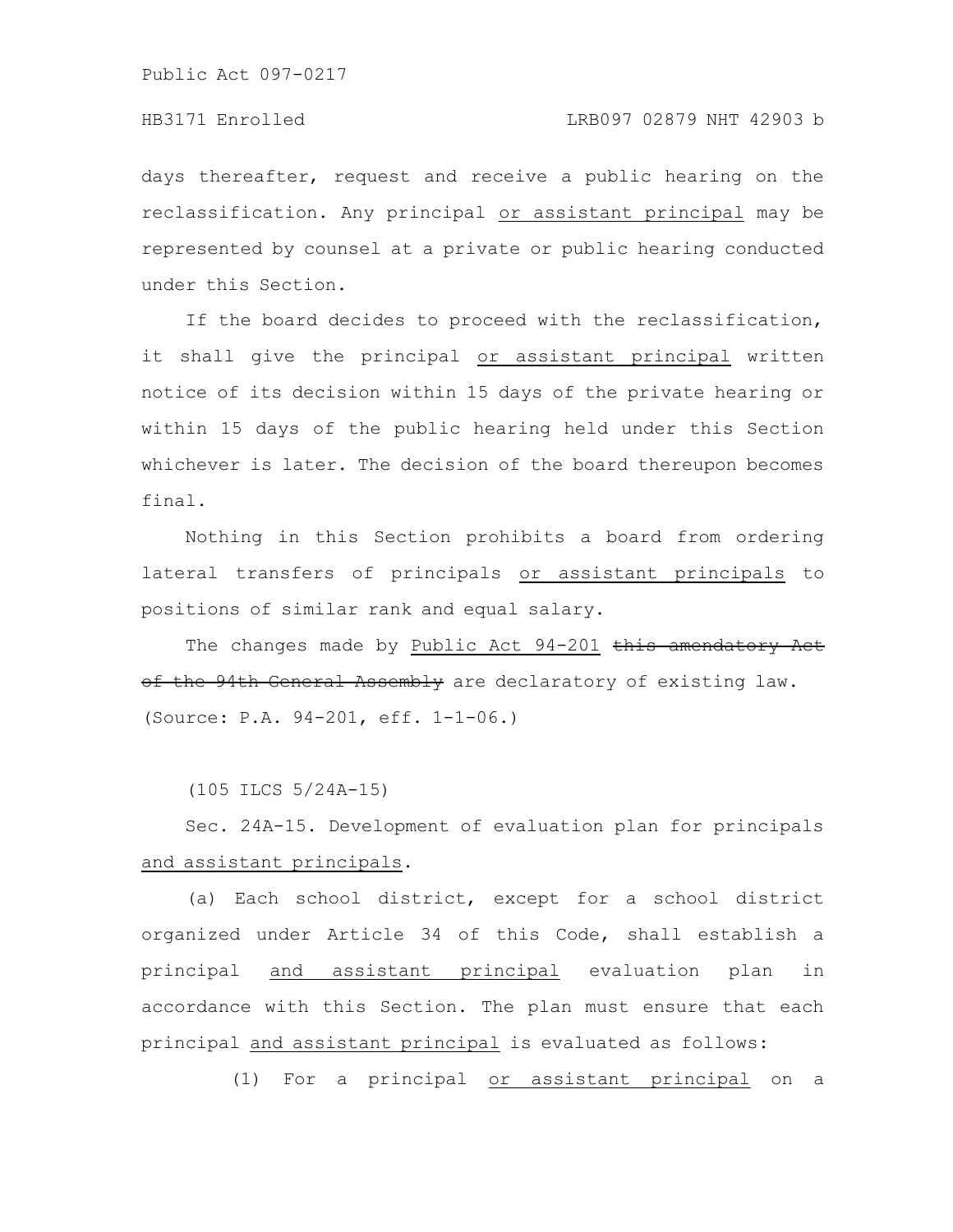single-year contract, the evaluation must take place by March 1 of each year.

(2) For a principal or assistant principal on a multi-year contract under Section 10-23.8a of this Code, the evaluation must take place by March 1 of the final year of the contract.

On and after September 1, 2012, the plan must:

(i) rate the principal's or assistant principal's performance as "excellent", "proficient", "needs improvement" or "unsatisfactory"; and

(ii) ensure that each principal and assistant principal is evaluated at least once every school year.

Nothing in this Section prohibits a school district from conducting additional evaluations of principals and assistant principals.

(b) The evaluation shall include a description of the principal's or assistant principal's duties and responsibilities and the standards to which the principal or assistant principal is expected to conform.

(c) The evaluation for a principal must be performed by the district superintendent, the superintendent's designee, or, in the absence of the superintendent or his or her designee, an individual appointed by the school board who holds a registered Type 75 State administrative certificate.

Prior to September 1, 2012, the evaluation must be in writing and must at least do all of the following: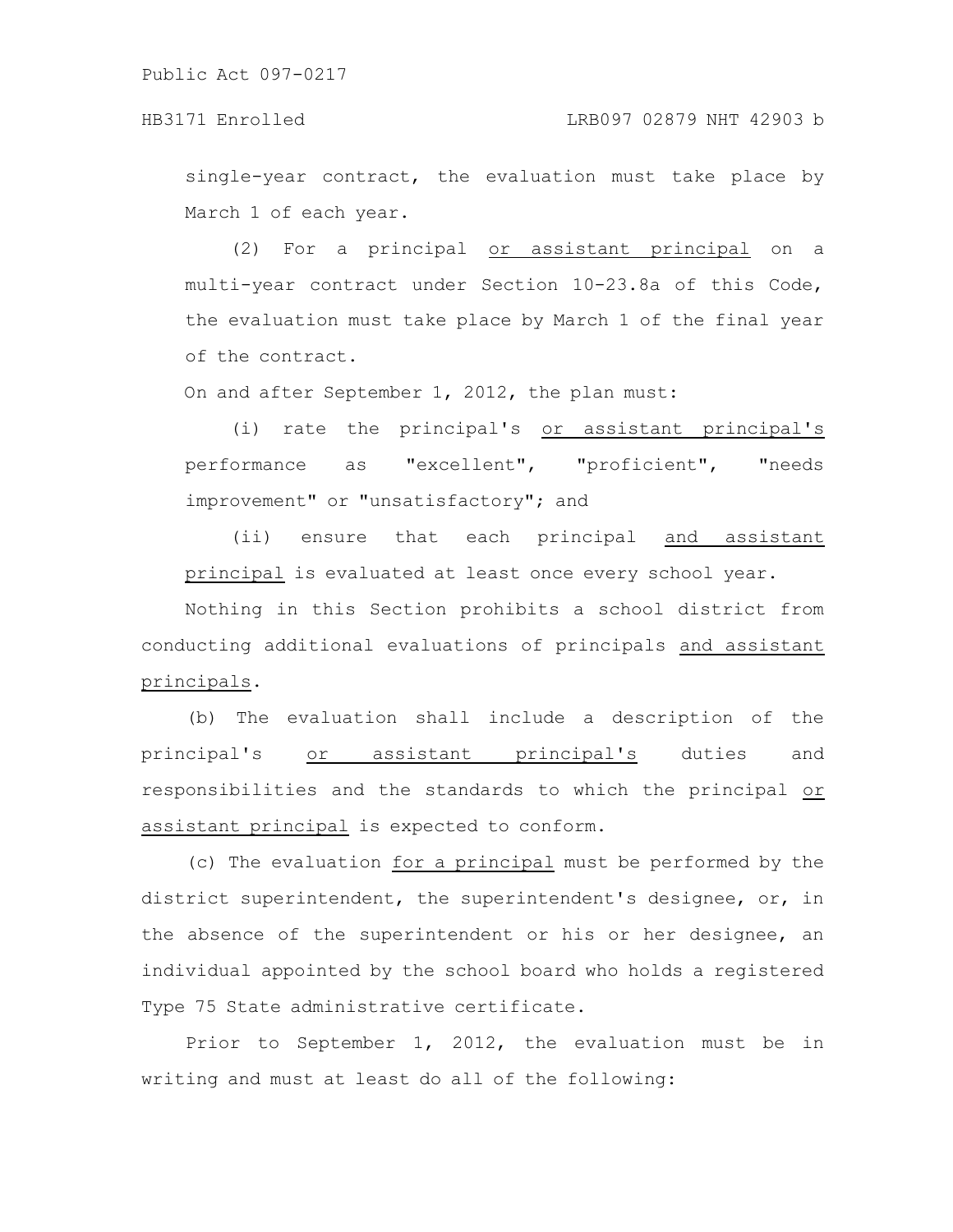(1) Consider the principal's specific duties, responsibilities, management, and competence as a principal.

(2) Specify the principal's strengths and weaknesses, with supporting reasons.

(3) Align with research-based standards established by administrative rule.

On and after September 1, 2012, the evaluation must, in addition to the requirements in items  $(1)$ ,  $(2)$ , and  $(3)$  of this subsection (c), provide for the use of data and indicators on student growth as a significant factor in rating performance.

(c-5) The evaluation of an assistant principal must be performed by the principal, the district superintendent, the superintendent's designee, or, in the absence of the superintendent or his or her designee, an individual appointed by the school board who holds a registered Type 75 State administrative certificate. The evaluation must be in writing and must at least do all of the following:

(1) Consider the assistant principal's specific duties, responsibilities, management, and competence as an assistant principal.

(2) Specify the assistant principal's strengths and weaknesses with supporting reasons.

(3) Align with the Illinois Professional Standards for School Leaders or research-based district standards.

On and after September 1, 2012, the evaluation must, in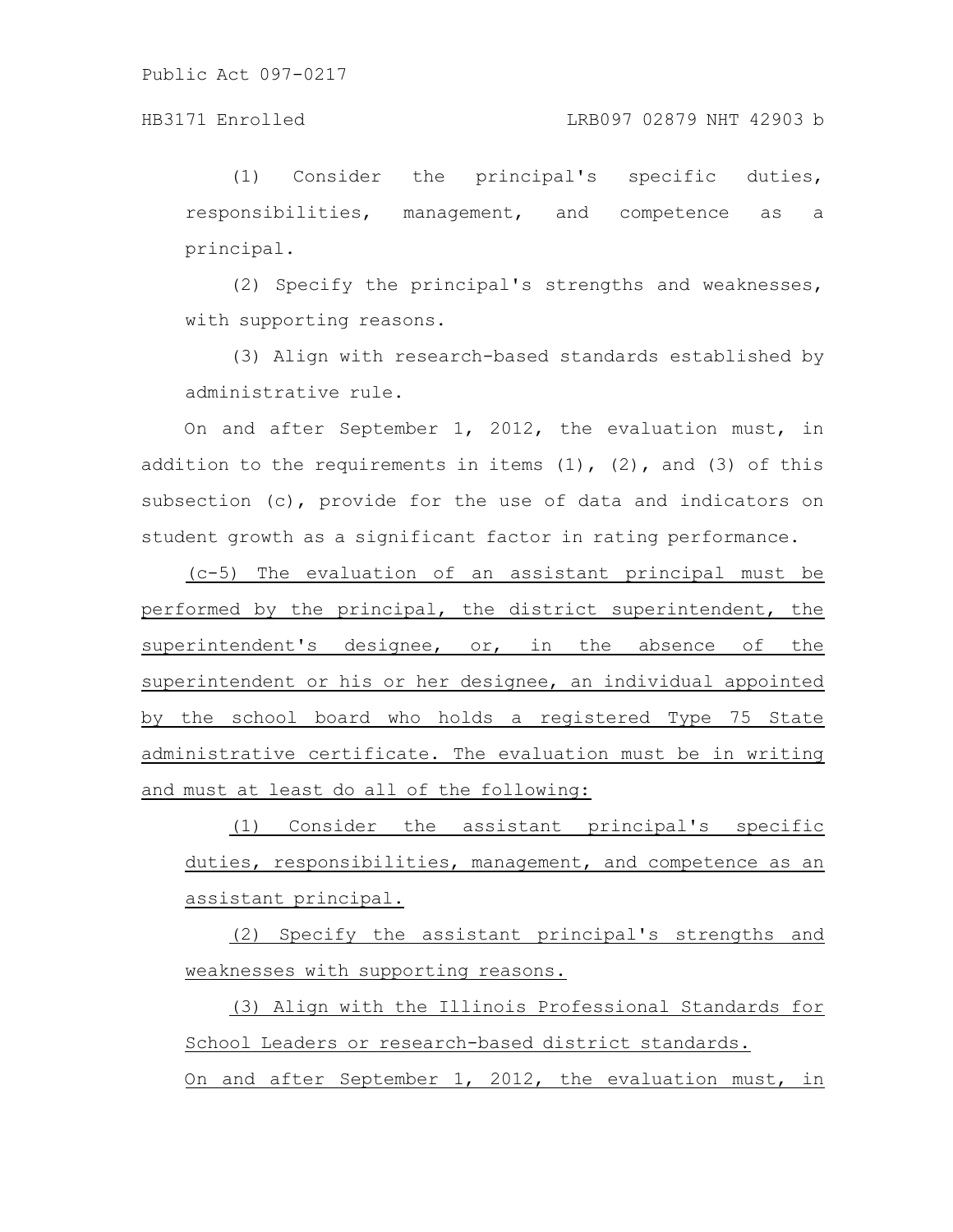addition to the requirements in items  $(1)$ ,  $(2)$ , and  $(3)$  of this subsection (c-5), provide for the use of data and indicators on student growth as a significant factor in rating performance.

(d) One copy of the evaluation must be included in the principal's or assistant principal's personnel file and one copy of the evaluation must be provided to the principal or assistant principal.

(e) Failure by a district to evaluate a principal or assistant principal and to provide the principal or assistant principal with a copy of the evaluation at least once during the term of the principal's or assistant principal's contract, in accordance with this Section, is evidence that the principal or assistant principal is performing duties and responsibilities in at least a satisfactory manner and shall serve to automatically extend the principal's or assistant principal's contract for a period of one year after the contract would otherwise expire, under the same terms and conditions as the prior year's contract. The requirements in this Section are in addition to the right of a school board to reclassify a principal or assistant principal pursuant to Section 10-23.8b of this Code.

(f) Nothing in this Section prohibits a school board from ordering lateral transfers of principals or assistant principals to positions of similar rank and salary.

(Source: P.A. 96-861, eff. 1-15-10.)

Section 99. Effective date. This Act takes effect upon